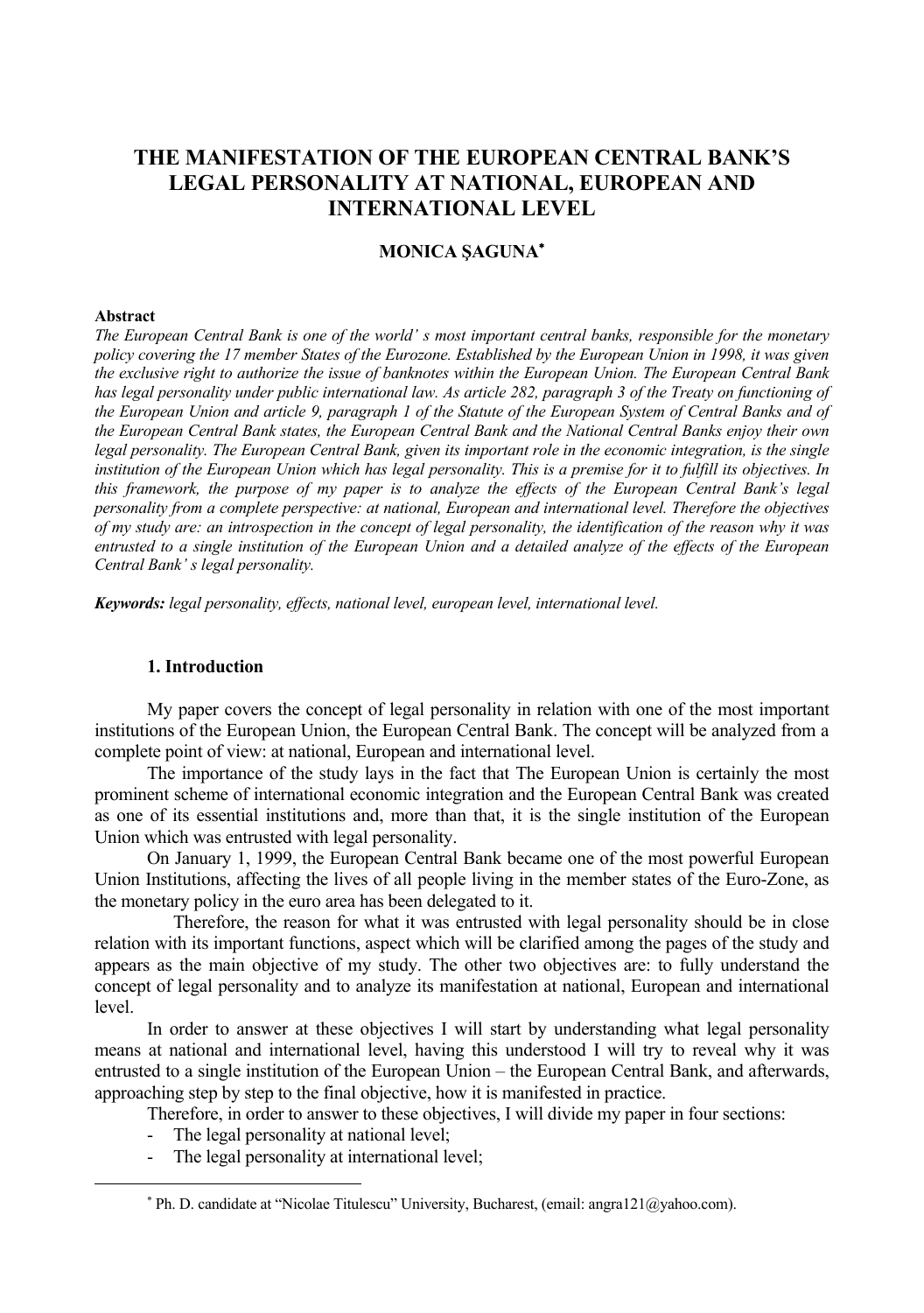- The European Central Bank as a European institution with legal personality;
- The manifestation of the European Central Bank's legal personality

The existent specialized literature has debated this subject, but this paper will present the concept of central bank legal personality from a complete point of view, starting from the concept, revealing why the European Central Bank was designed in this way and including the practical aspects, meaning the way central banking legal personality is manifested.

#### **2.Paper content The legal personality at national level**

In 1928, about 80 years ago, Bryant Smith judged that "to be a legal person is to be the subject of rights and duties". A very short definition but concise and still available nowadays, if we consider the different legislations of the members of the European Union or even of the world's. To confer legal rights or to impose legal duties, therefore, is to confer legal personality.

Whatever the controversies about the "essential nature" of legal personality, there seems to be a uniform concurrence in these as respectively the test of its existence in a given subject, and the manner in which is conferred, whether upon a natural person or upon an intimate thing.

 Among definitions to be found in discussion of the subject, perhaps the most relevant and common is the capacity for legal relations.

The **legal personality** (also known as **artificial personality**, **juridical personality** and **juristic personality**) is the characteristic of a non-living entity regarded by law to have the status of personhood.

A **legal person** (Latin: *persona ficta*) (also **artificial person**, **juridical person**, **juristic person**, and **body corporate**, also commonly called a **vehicle**) has a legal name and has rights, protections, privileges, responsibilities, and liabilities under law, just as natural persons (living beings) do. Natural persons are distinct from juridical persons. The concept of a legal person is a fundamental legal fiction. It is pertinent to the philosophy of law, as is essential to laws affecting a corporation (corporations law) (the law of business associations).

Legal personality allows one or more natural persons to act as a single entity (a composite person) for legal purposes. In many jurisdictions, legal personality allows such composite to be considered under law separately from its individual members or shareholders. They may sue and be sued, enter contracts, incur debt, and own property. Entities with legal personality may also be subjected to certain legal obligations, such as the payment of taxes. An entity with legal personality may shield its shareholders from personal liability<sup>2</sup>.

The European Convention on Human Rights extends fundamental human rights also to legal persons, which can file applications with the European Court of Human Rights in Strasbourg in case of a violation by one of the 47 signatory states.

## **The legal personality at international level**

From the international point of view, **International legal personality** refers to entities endowed with rights and obligations under public international law. The term includes both human and non-human entities. Generally, international legal entities are states, international organizations, nongovernmental organizations, and to a limited extent private individuals and corporations within a state.

 $\frac{1}{1}$ <sup>1</sup> Bryant Smith, Yale Law Journal, no. 3, January 1928

<sup>&</sup>lt;sup>2</sup> The Juristic Person. I, George F. Deiser, University of Pennsylvania Law Review and American Law Register, Vol. 57, No. 3, Volume 48 New Series. (Dec., 1908), pp. 131-142.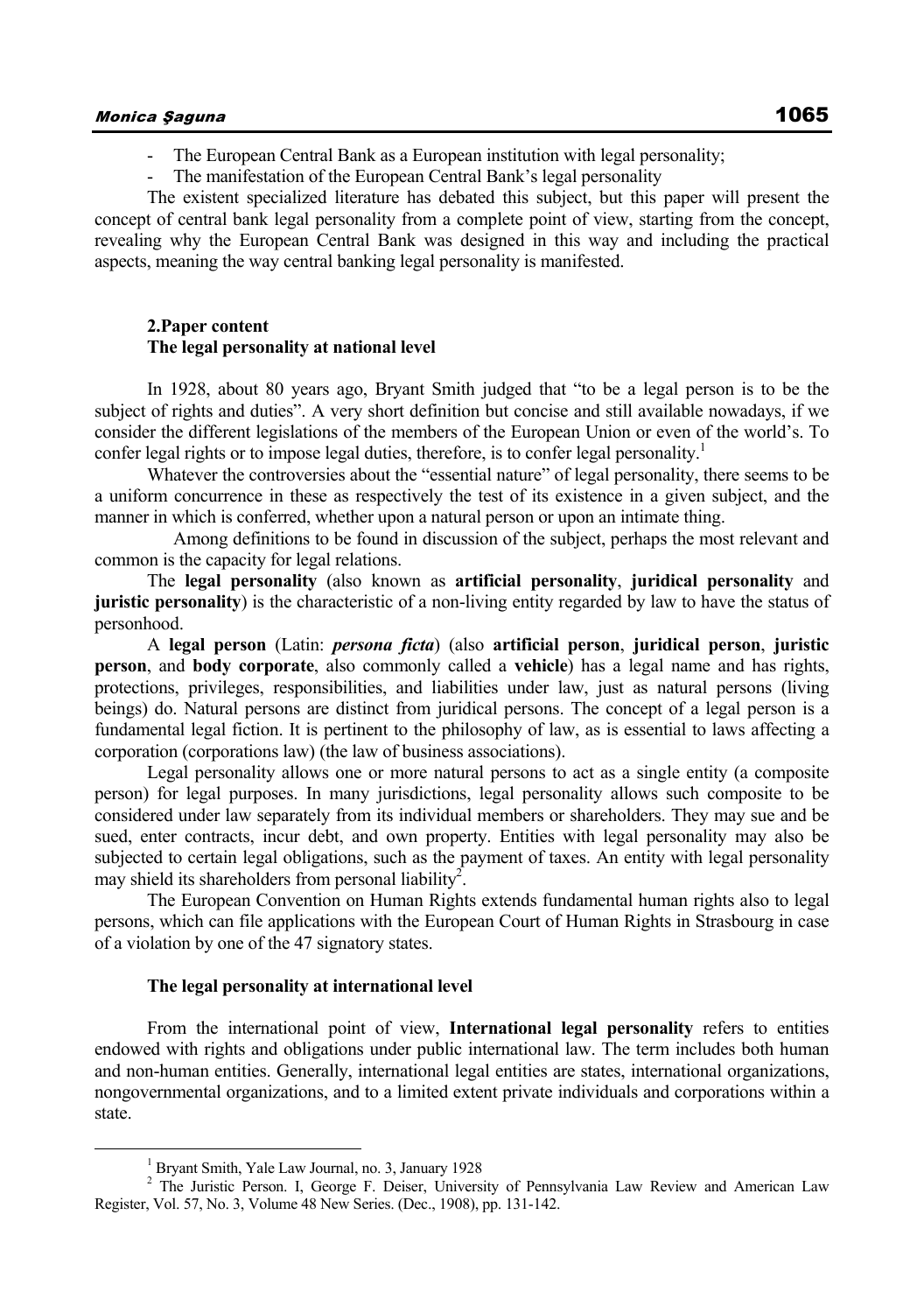According to the international laws, international legal personality is defined as "The capacity to bear legal rights and duties under international law"<sup>3</sup>

 Therefore an "international legal person" can be said to an entity that is having powers to act independent on the international plane.

In right to this we can therefore see that international personality is therefore bench marked on the power that is given to the entity. If the entity does not have the power to force the power that has been granted under the international laws, therefore it cannot be said to be an international person.

This is the reason why the definition of an internal individual may not be the same as the normal definition since it will be referring to a specific entity rather those specific human beings.

 This means that the international community is taken as a being made up of "persons" who posses powers to act on behalf of the international community.

This definition hence takes in the factors of power that is granted to the specific individual to implement the powers for the international community. While in our normal definition we may be referring to specific humans, the international community recognizes the states alone.

But the non-governmental organization has also been given the same power of recognition in the international community as states. While the international law clearly defines an international person as "an entity that has the capacity to bear legal rights and duties under the international law" non-governmental organizations have been able to bear the foresaid legal right and duties<sup>4</sup>.

International organizations are also given legal entity in the internal community. While the aim of the international law is to bring together the world, it has been changing from time to time in order to accommodate other emerging influential entities like the sates. Originally the states which are political arrangement in a country have been given the sole membership to the body. However there has been other emerging center of power that also need to be recognized by the international law. There has been development of other organization like the non-governmental organization that needs to be recognized by the body.

With an aim of consolidating or bringing the world together, the international law must therefore seek to address the needs of various segments in the world. It must recognize that changing arrangement in the world. The emergence of trade blocs and non-governmental organization that need to be given the same legal entity to the international community has been well defined in the laws.

There is a further elaboration of the international legal personality in light of this. While the state has the totality of all the right that are granted under the international law or it has totally of international right duet as recognized by the international laws, the right and the duties of other entity like an international organization has to be defined in another way. There is a regulation that the entity of such an organization

"Must depend on its purposes and function as specified or implied in its constituent document and developed in practice"

Therefore we see that there is clear distinction between the personality of belonging to a nation and personality of belonging to the international community. Personality of individual to a nation is based on the rights of being born or staying for some time in a nation and therefore it does not depend on the capacity of the individual person.

However in the international arena, legal personality is based on the capacity of the individual personality as defined to have the legal right and capacity to carry out duties as per the international laws. Therefore there is a factor of capacity that brings the difference between the two entities.

Under the doctrine of the international law, therefore the capacity of the entity is more exemplified by the way in which the given entity is recognized. This means that the legal personality

 $\frac{1}{3}$ <sup>3</sup> Ian Brownlie, *Public International Law;* (Oxford University Press, 6th Edition, 1990), p. 680-683

DW Greig, International Law, (1996, Macmillan, London), p. 32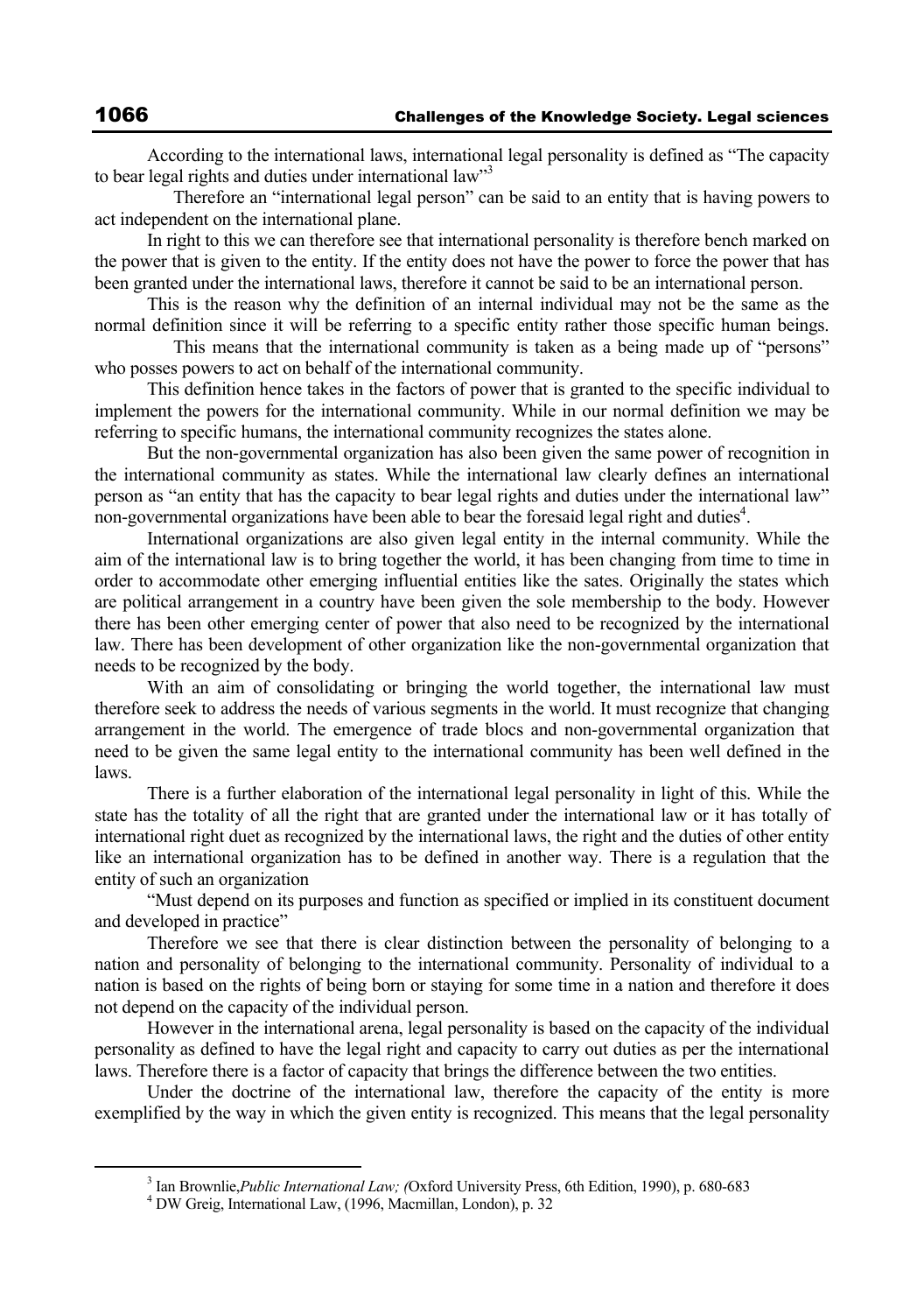as defined must therefore have laws in itself that are in line with the provision of the international law. It must have domestic laws that are in line with the requirements of the international laws.<sup>5</sup>

There are usually incidence when the domestic law comes to conflict with the international law. In this regard there is usual a question of superiority of the laws. But as defined by the capacity description in the internal law, any entity that has ratified the internal law is also obliged to live to its ratification. Therefore in most instances when the domestic law conflict the international law, the personality will have to bear the capacity to implement the international laws and therefore it is the international law that will carry the day. The legal entity will have to live to its ratification and therefore carry out the internal laws as agreed.<sup>6</sup>

**As a conclusion,** it is evident here that the legal personality in the face of international law is quite different from the legal entity of the domestic law. While in the domestic law it may be based on some factors of residence, it is contrary to the international law. The legal personality in the international laws is based on the legal capacity of the entity to carry out duties as depicted in the internal laws. This means that legal personality here is defined by the capacity of in the "individual person" to carry out duties as required by the internal law.

#### **The European Central Bank as a European institution with legal personality**

The European Central Bank is the core of the European Union monetary policy.

 The European Central Bank has legal personality under article 282 of the Treaty on functioning of the European Union and enjoys the most extensive legal capacity accorded to the legal persons under the respective national law of each member state under article 9.1. of the Statute of the European Central Banks and of the European System of Central Banks.

The strong point of the European Central Bank's meaningful position is its exclusive right to issue money and the responsibility over its value. According to article 106 from the Treaty on the functioning of the European Union, the European Central Bank shall have the exclusive right to authorize the issue of banknotes within the European Union.

The primary objective of the European Central Bank is to maintain price stability in the Euro area. The Treaty on the functioning of the European Union does not define the idea of .price stability", which gives the European Central Bank relatively free hands to both define and implement its objective. Not disregarding this objective, it shall also support the general economic policies and objectives of the European Union as laid down in Article 2 of the Stature of the European System of Central Banks and of the European Central Bank. On this line, article 2 above mentioned, establishes a clear hierarchy of objectives.

After the Lisbon Treaty, the European Central Bank was officially mentioned among the institutions of the European Union, as article 13 of the Treaty on the European Union states.

 According to the mentioned article, each institution shall act within the limits of the powers conferred on it in the Treaties, and in conformity with the procedure, conditions and objectives set out in them. The institutions shall practice mutual sincere cooperation. The provisions relating to the European Central Bank were detailed and set in the Treaty on the functioning of the European Union.

 We notice that legal personality is accorded to the European Central Bank, not to the European System of Central Banks. Under the Treaty on European Union, the European System of Central Banks is entrusted with carrying out central banking functions for the euro. However, as the European System of Central Banks has no legal personality of its own and because of differentiated levels of integrations in the European Monetary Union, the real actors are the European Central Bank

 $rac{1}{5}$ <sup>5</sup> G. Verdirame, *Personality, Statehood and Government*, (2004, Cambridge University).

J. Klabber, *Presumptive Personality, International Law Aspects of the Europe Union*, (Kluwer, 1998).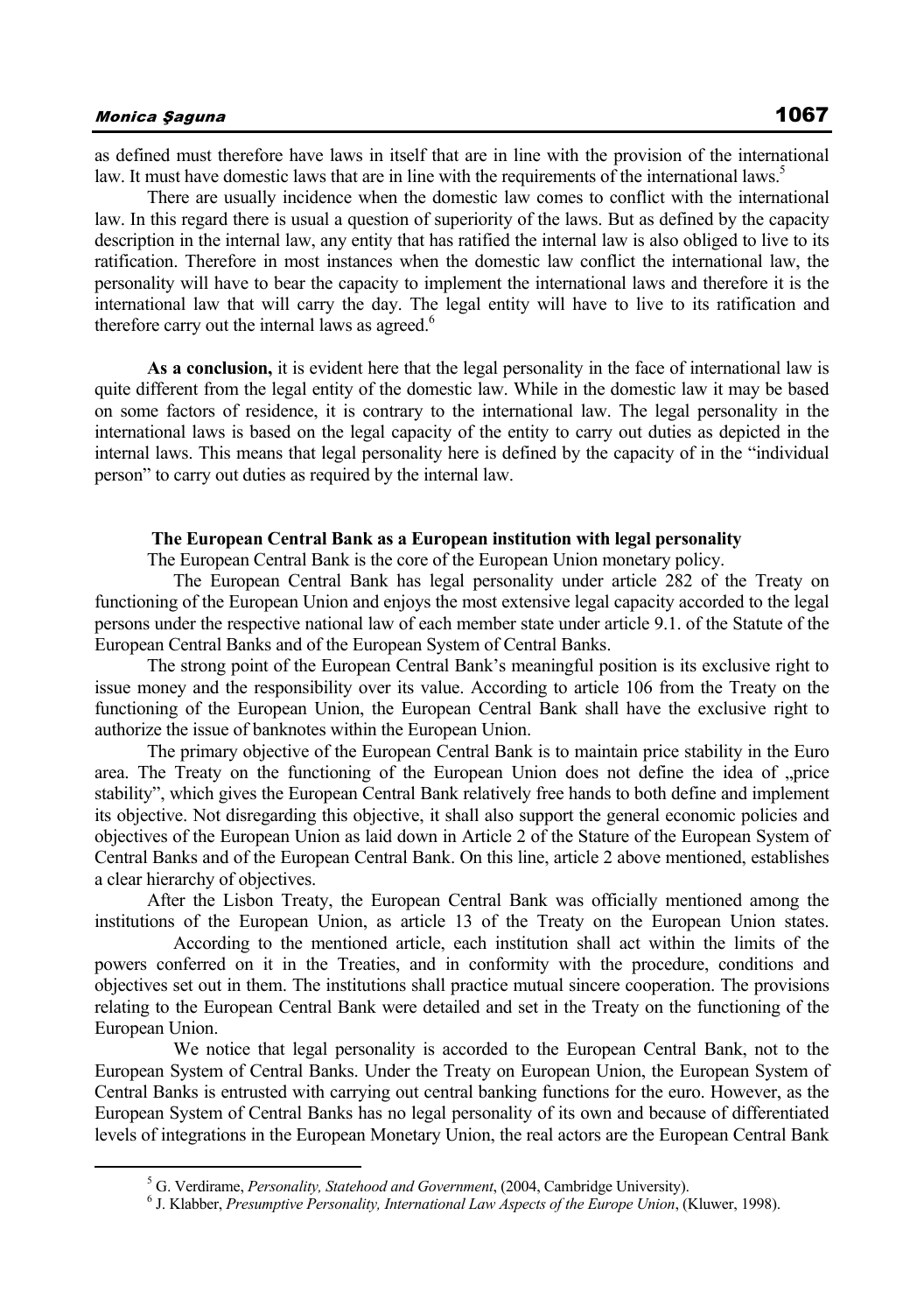and the national central banks of the euro area countries. They exercise the core functions of the European System of Central Banks under the name of "Eurosystem".

 So, unlike the European Central Bank and the national central banks, the European System of Central Banks has no legal personality, no capacity to act and no decision-making bodies of its own. Instead, the components of the European System of Central Banks – the European Central Bank and the national central banks – are legal persons and actors. They to have the capacity to act, but when they perform tasks assigned to the European System of Central Banks, they act in line with its objectives, the rules of the Treaty and the Statute and the decisions taken by the decision-making bodies of the European Central Bank.

 As an organisation created by the Treaty on the European Union, the European Central Bank enjoys genuine powers. These powers have not been delegated by the European Union institutions; they are genuine powers given to the European Central Bank by the Treaty on the European Union and in order for the European Central Bank to exercise them, it must have legal personality.

 The legal personality is also a condition for the European Central Bank and of the national central banks to issue banknotes. Since 1 January 2002, the national central banks and the European Central Bank have issued euro banknotes. However, although the competence on issuing euro banknotes may be considered to represent an obligation of the Eurosystem as a whole, it is necessary for the central banks to act as legal issuers because the Eurosystem has no legal personality.

 Also, the European Central Bank, which functions under the principle of independence and is known as the most independent central bank in the world, enjoys legal personality as a prerequisite for the independence of the members of the Eurosystem. For the European Central Bank, the legal independence includes the right to bring actions before the European Court of Justice in order to uphold its prerogatives if they are impaired by the European Union's institutions or by the member states.

As a conclusion, the legal personality is one crucial aspect of European Central Bank powers and a prerequisite in order for it to exercise its powers.

## **The manifestation of The European Central Bank's legal personality**

The European Central Bank has legal personality under article 282 of the Treaty on the functioning of the European Union and enjoys the most extensive legal capacity accorded to the legal persons under the respective national law of each member state, under article 9.1. of the Statute of the European Central Banks and of the European System of Central Banks. In other words, the exact scope is determined by and it varies according to the law of the member state.

 The Statute mentions two examples, which means that the powers of the European Central Bank to act are not necessarily restricted to them. Internally, the European Central Bank's legal capacity (to act) includes the following in every member state:

- the European Central Bank has the right to acquire and to dispose of property, both movable and immovable;

- the other important example is that the European Central Bank may be a party to legal proceedings.

So, as a consequence to its legal personality, the European Central Bank may, in particular acquire or dispose of movable and immovable property and may be a party to legal proceedings.

The European Central Bank shall ensure that the tasks conferred upon the European System of Central Banks under article 127 paragraph 2, 3 and 5 of the Treaty on functioning of the European Union are implemented either by its own activities pursuant to its Statute or through the national central banks pursuant to article 12.1 and 14 of the Treaty.

In addition to the possibility to acquire or dispose of movable and immovable property and to be a party to legal proceedings, other effect of the European Central Bank's legal personality it is that the European Central Bank enjoys those privileges and immunities that are necessary to the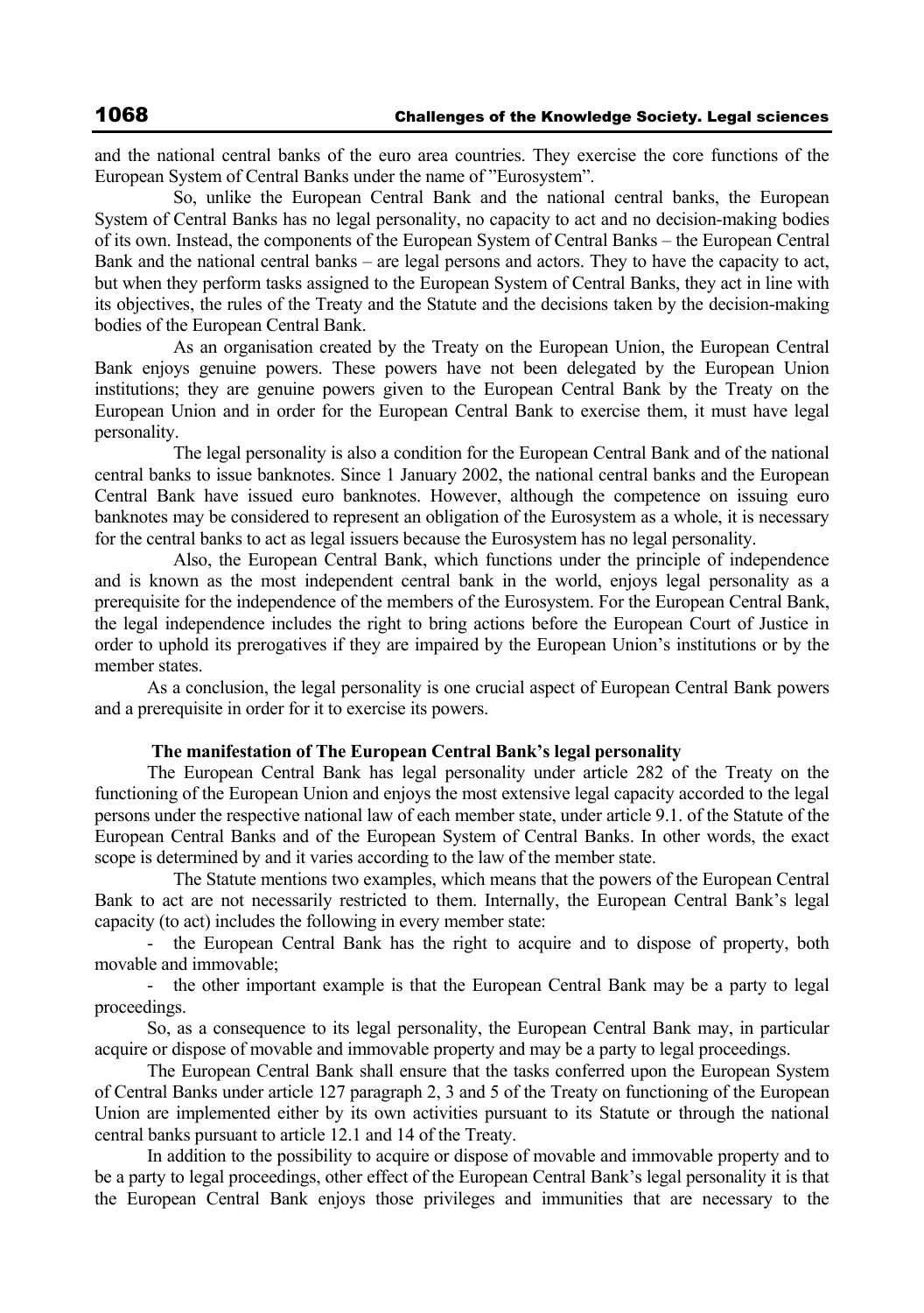performance of its tasks, under the conditions laid down in the Protocol on the privileges and immunities of the European Communities of 8 April 1965.

The Protocol also applies to the European Central Bank, to the members of its organs and to its staff, without prejudice to the provisions of the Protocol on the Statute of the European System of Central Banks and the European Central Bank.

 According to the Protocol, the European Central Bank is, in addition, exempt from any form of taxation or imposition of a like nature on the occasion of any increase in its capital and from the various formalities which may be connected therewith in the State where the bank has its seat.

 The activities of the Bank and of its organs carried on in accordance with the Statute of the European System of Central Banks and of the European Central Bank are not subject to any turnover tax.

 The privileges and immunities granted to the European Communities and the European Central Bank are largely comparable with privileges and immunities customary in diplomatic relations, as codified under the aegis of the United Nations in the Vienna Convention on Diplomatic Relations (1961; in force since 1964).

 Other manifestation of the European Central Bank's legal personality is that, as a legal person, under public international law, the European Central Bank is in a position to, among other things, conclude international agreements in matters relating to its field of competence and participate in the work of international organizations such as the International Monetary Fund, the Bank for International Settlements and the Organisation for Economic Co-operation and Development.

 Article 23 of the European Central Banks' Statute authorises the European Central Bank to establish relations with central banks and international (monetary) organisations (first indent) and conduct all types of banking transactions with third countries and international organisations (fourth indent).

 The International Court of Justice has given the following definition of the legal personality of an international organisation "That it is a subject of international law and capable of possessing international rights and duties, and that it has capacity to maintain its rights by bringing international claims"<sup>7</sup>

 Undoubtedly, the European Central Bank has capacity to act internationally, but subject to limitations. Naturally, the scope of the European Central Bank's activities is defined by its tasks (functionally). In addition, the European Central Bank's powers are limited by the competences accorded to the European Union, and in particular the Council of the European Union.

 In practice, in matters directly pertaining to its powers, the European Central Bank has concluded agreements with international organisations. The anti-counterfeiting agreements with Europol and Interpol can be mentioned as examples.

 Another example is the Headquarters Agreement between the Government of the Federal Republic of Germany and the European Central Bank concerning the seat of the European Central Bank (29.12.1998).

 As it concerns the liability, the principles regarding the European Union's non-contractual liability apply to damage caused by the European Central Bank or its servants in the performance of their duties as stated in article 240 Treaty on functioning of the European Union. Pursuant to Article 268 from the Treaty on the functioning of the European Union, the Court of Justice of the European Union has jurisdiction.

**<sup>7</sup>** Ian Brownlie, *Public International Law*; Oxford University Press, 6th Edition, 2003; p. 649